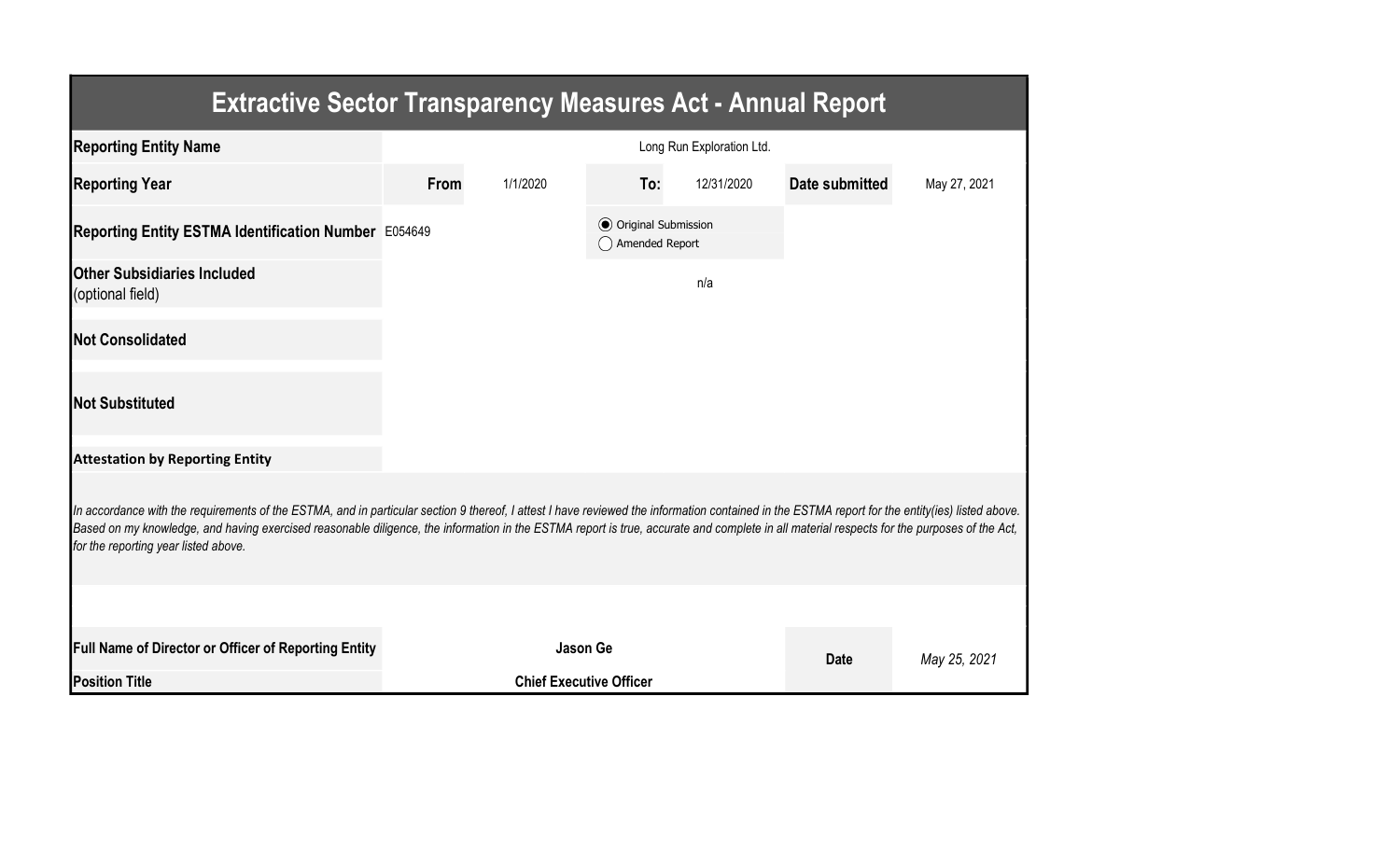| <b>Extractive Sector Transparency Measures Act - Annual Report</b> |                                             |                                                                                 |              |                  |           |                                |                |                  |                                               |                                      |                                                                                                                                               |
|--------------------------------------------------------------------|---------------------------------------------|---------------------------------------------------------------------------------|--------------|------------------|-----------|--------------------------------|----------------|------------------|-----------------------------------------------|--------------------------------------|-----------------------------------------------------------------------------------------------------------------------------------------------|
| <b>Reporting Year</b>                                              | From:                                       | 1/1/2020                                                                        | To:          | 12/31/2020       |           |                                |                |                  |                                               |                                      |                                                                                                                                               |
| <b>Reporting Entity Name</b>                                       |                                             | Long Run Exploration Ltd.                                                       |              |                  |           | Currency of the Report CAD     |                |                  |                                               |                                      |                                                                                                                                               |
| <b>Reporting Entity ESTMA</b>                                      | E054649                                     |                                                                                 |              |                  |           |                                |                |                  |                                               |                                      |                                                                                                                                               |
| <b>Identification Number</b>                                       |                                             |                                                                                 |              |                  |           |                                |                |                  |                                               |                                      |                                                                                                                                               |
| <b>Subsidiary Reporting Entities (if</b>                           |                                             |                                                                                 |              |                  |           |                                |                |                  |                                               |                                      |                                                                                                                                               |
| necessary)                                                         |                                             |                                                                                 |              |                  |           |                                |                |                  |                                               |                                      |                                                                                                                                               |
| <b>Payments by Payee</b>                                           |                                             |                                                                                 |              |                  |           |                                |                |                  |                                               |                                      |                                                                                                                                               |
| Country                                                            | Payee Name <sup>1</sup>                     | Departments, Agency, etc<br>within Payee that Received<br>Payments <sup>2</sup> | <b>Taxes</b> | <b>Royalties</b> | Fees      | <b>Production Entitlements</b> | <b>Bonuses</b> | <b>Dividends</b> | Infrastructure<br><b>Improvement Payments</b> | <b>Total Amount paid to</b><br>Payee | Notes <sup>34</sup>                                                                                                                           |
| Canada - Alberta                                                   | PADDLE PRAIRIE METIS SETTLEMENT             |                                                                                 | 500,000      | 10,000           | 110,000   |                                |                |                  |                                               | 620.000                              |                                                                                                                                               |
| Canada - Alberta                                                   | MUNICIPAL DISTRICT OF SMOKY RIVER NO.130    |                                                                                 | 200,000      |                  | 10,000    |                                |                |                  |                                               | 210,000                              |                                                                                                                                               |
| Canada - Alberta                                                   | <b>STURGEON COUNTY</b>                      |                                                                                 | 140,000      |                  |           |                                |                |                  |                                               | 140,000                              |                                                                                                                                               |
| Canada - Alberta                                                   | <b>GOVERNMENT OF ALBERTA</b>                |                                                                                 |              | 2,280,000        | 4,910,000 |                                |                |                  |                                               |                                      | Royalties include the fair market value of crude oil<br>7,190,000 royalties paid in-kind, estimated using Long Run's<br>realized sales price. |
| <b>Additional Notes:</b>                                           | All payments were made in Canadian dollars. |                                                                                 |              |                  |           |                                |                |                  |                                               |                                      |                                                                                                                                               |